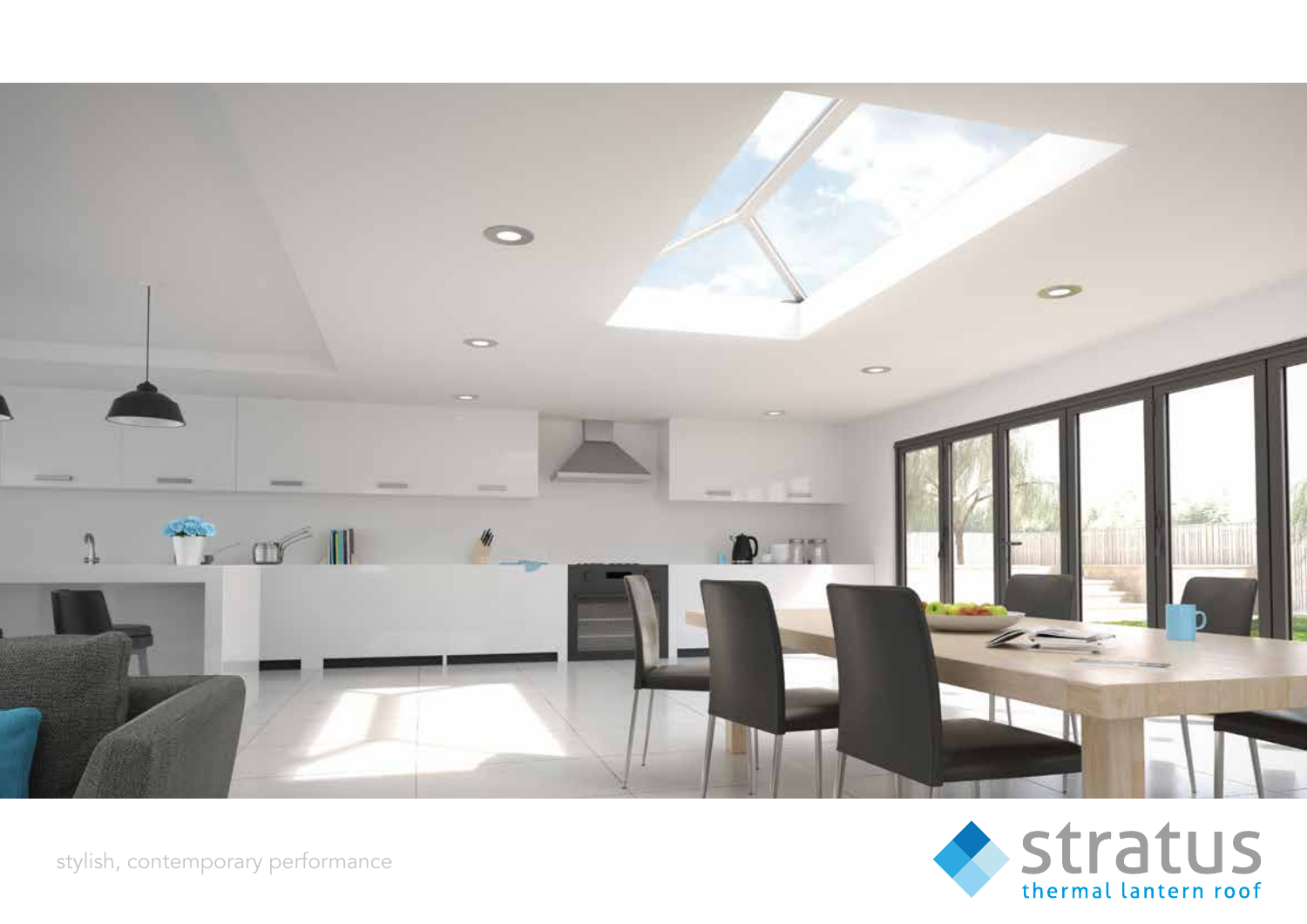#### **A BETTER LANTERN ROOF**

The purpose designed Stratus aluminium lantern roof system is discreet yet stylish. Stratus allows light to flood into your home's interior, the ideal modern lantern solution, coupling sleek contemporary looks with truly outstanding performance.

Designed from the ground up around an innovative thermally broken system, it provides excellent thermal performance keeping cool in the summer and warm in the winter - while delivering the architectual refinement you'd expect of a high end aluminium lantern system.

Whether you are building a new kitchen-diner extension or replacing an existing lantern roof, Stratus will help redefine your home, creating light and airy spaces for you to enjoy.





### **CREATE LIGHT, AIRY SPACES**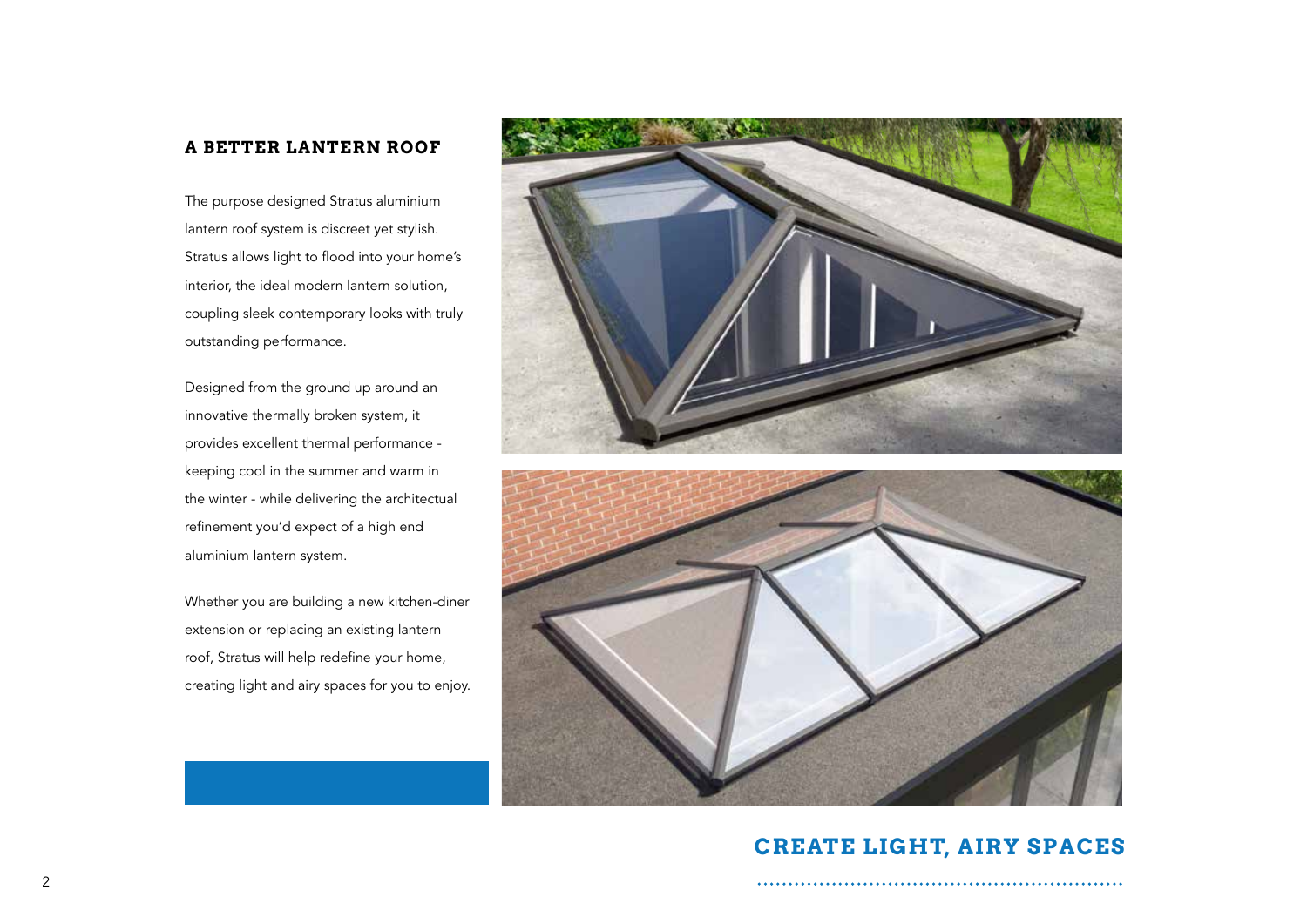

Thermal break technology ensures that Stratus is warm in the winter and cool in the summer. Every element of the lantern has an ultra-low conductive element that separates the inner and outer aluminium skin, helping keep heat transfer down, and your heating bills low.

## INNOVATIVE FULLY THERMALLY BROKEN LANTERN ROOF

up to +65%

533x

Polyamide nylon, glass composite thermal breaks are 533 times more thermally efficient than aluminium!

more thermally efficient than conventional aluminium roof systems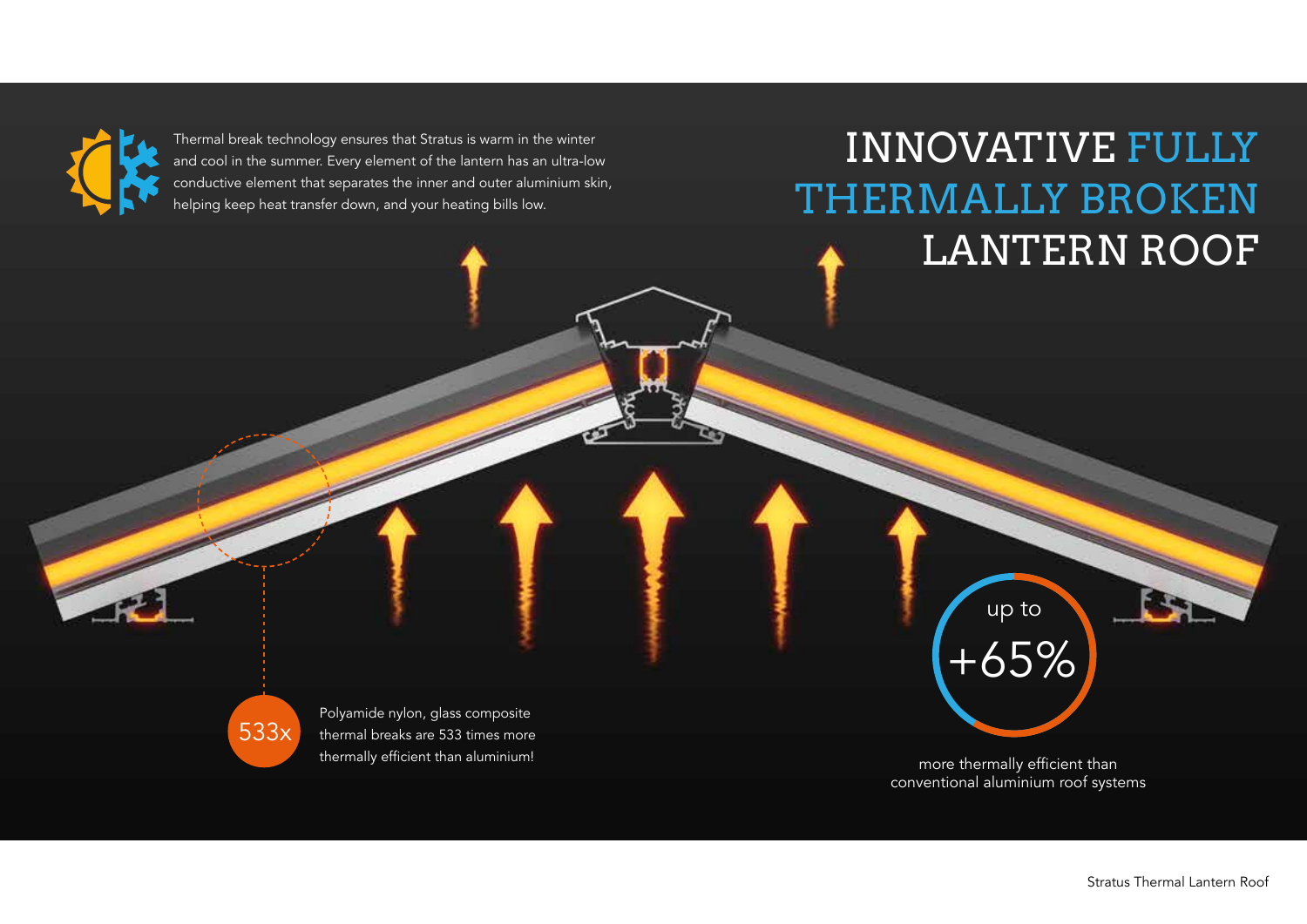

#### **SIMPLY BUILT BETTER**

Every element of the Stratus Thermal Lantern Roof has been designed to be exceptional. From the low profile 20˚ pitch that allows us to use purpose designed cappings that keep sightlines to a minimum - and your view of the sky maximised - to the discreet black finish of our perimeter beam, that ensures if you view the lantern from above all you'll see is glass and a discreet shadow line.

Stratus is high-quality British engineering at its best.



### **PRECISION ENGINEERED QUALITY**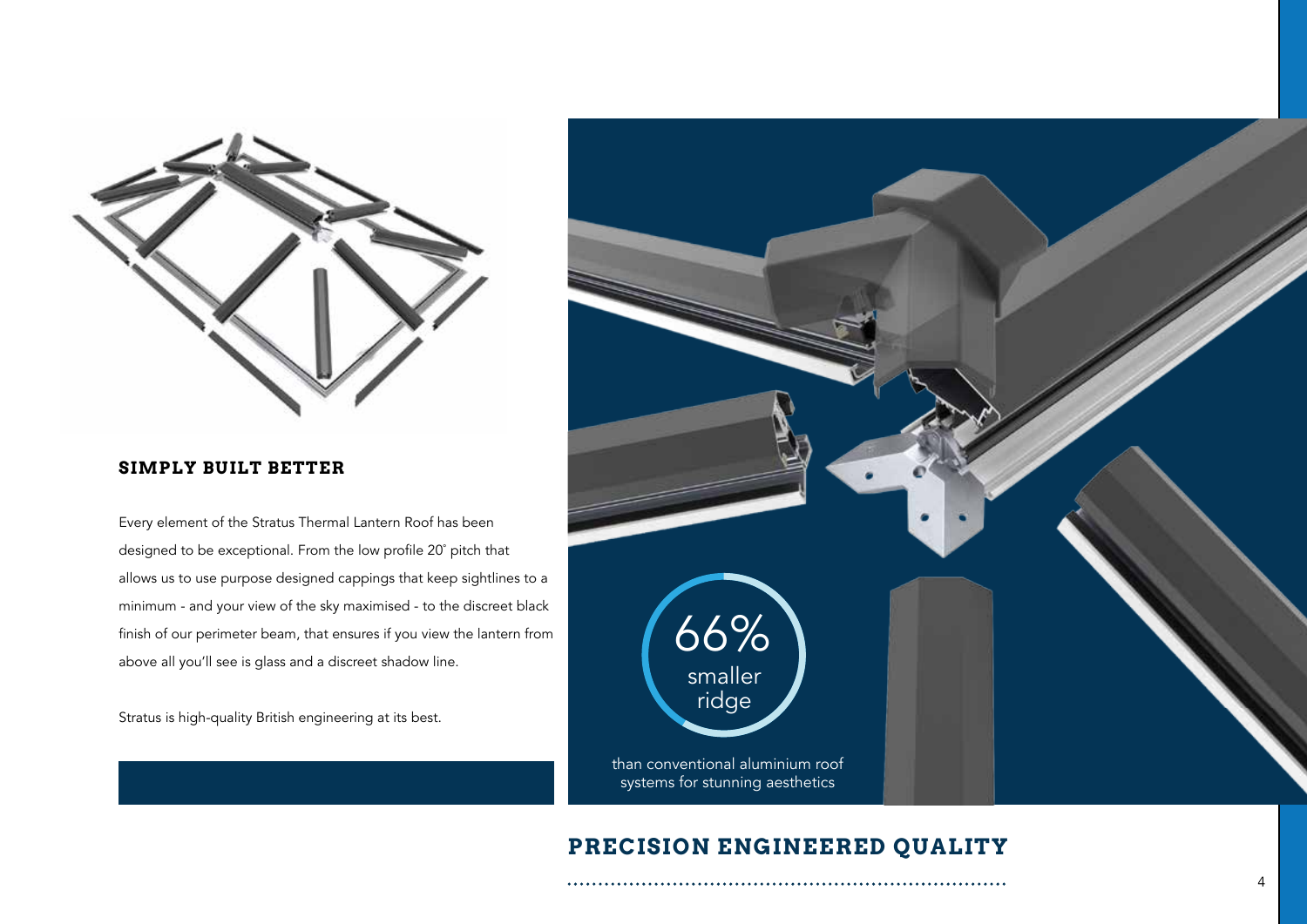

#### **DESIGN AND COLOUR OPTIONS**

Available in 2-way, 3-way or contemporary design models with sizes up to 3m x 6m, this high end, high performance lantern roof is ideal for modern living. Stratus is ideal for fresh, bright interiors that want to be opened up and bathed in light.

Stratus comes in a choice of 2 hard-wearing exterior powder coated finishes, with a white interior finish.

For the ultimate in minimalism, the innovative contemporary style supports the ridge solely by the hip rafters, for an ultra slim, clean and modern look.

**3 way design**



 Crisp White RAL 9016



**2 way design** Max 1500mm x 6000mm Max 3000mm x 6000mm

**Contemporary design** Max 1500mm x 3000mm

#### **VERSATILE CONFIGURATIONS**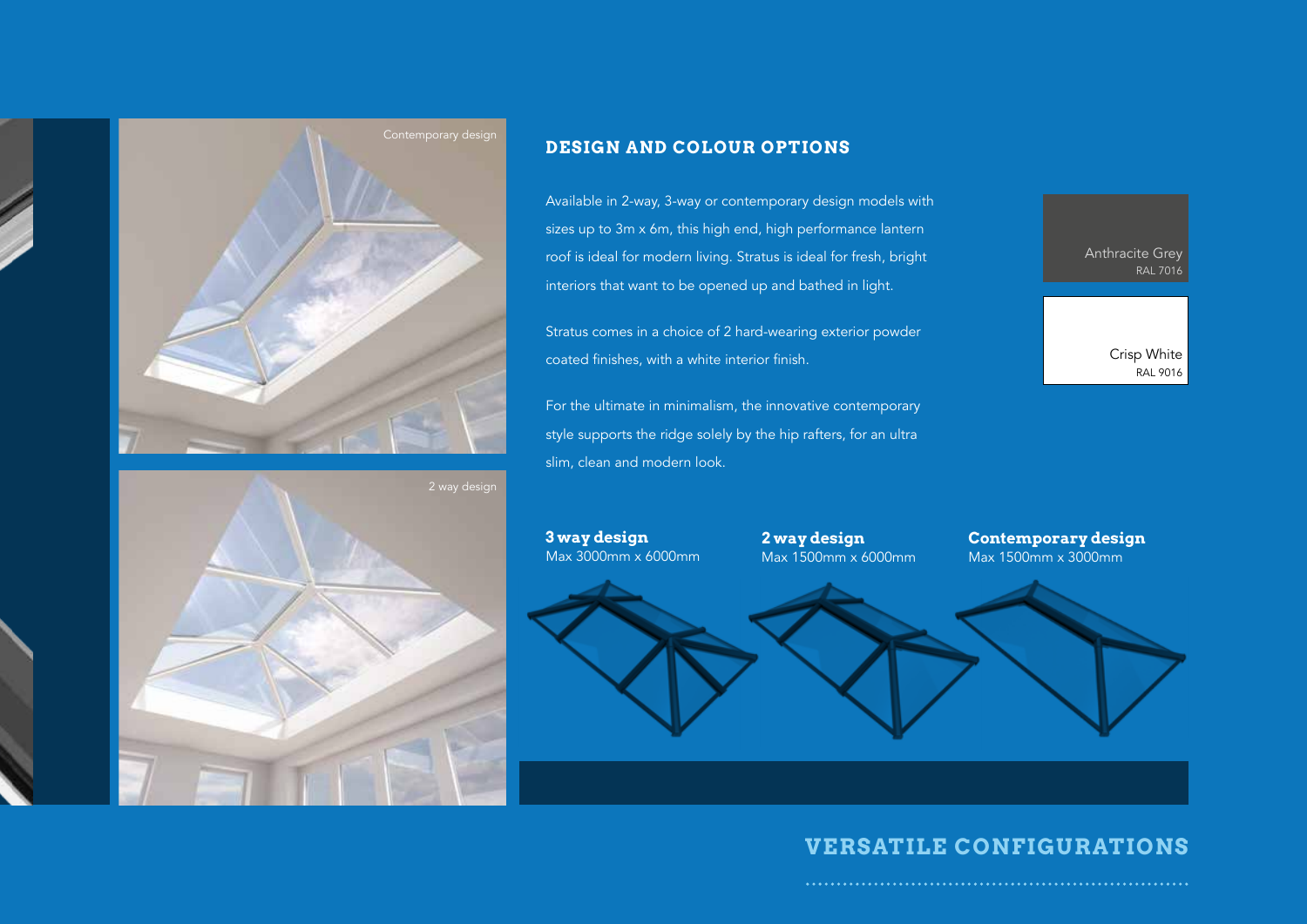# Stratus Lantern Roof - Design Guide Stratus Lantern Roof - Design Guide Conservatory Training Conservatory Training

Stratus Lantern Roofs are as follows: Stratus Lantern Roofs are as follows: The guidelines for designing The guidelines for designing

- Fixed pitch of 20° to all sections 1. Fixed pitch of 20º to all sections  $\overline{\phantom{0}}$
- All external caps are aluminium in either White 2. All external caps are aluminium in either White or Grey finish (internal is always White PVC-U) or Grey finish (internal is always White PVC-U)  $\sim$
- 24mm glazing only 3. 24mm glazing only  $\dot{\sim}$
- where glazing bar meets the radius end (see where glazing bar meets the radius end (see 1500mm with a 31mm clearance required 1500mm with a 31mm clearance required 4. Maximum and standard rafter spacing is Maximum and standard rafter spacing is layout 2x4, symbol \*) layout 2x4, symbol \*)  $\overline{4}$ 
	- No jack rafters 5. No jack rafters Lo.
- Minimum ridge length is 140mm 6. Minimum ridge length is 140mm  $\circ$
- Maximum sizes will depend on rafter layout 7. Maximum sizes will depend on rafter layout as shown  $\overline{\phantom{a}}$
- 8. Sizes relate to external face of timber support Sizes relate to external face of timber support as indicated by the blue arrow as indicated by the blue arrow shown below shown below  $\infty$
- No roof vents or tiebars 9. No roof vents or tiebars  $\circ$









Layout: 1 x 4<br>MAX 1500mm x 6000mm MAX 1500mm x 6000mm Layout: 1 x 4



Layout: 2 x 4<br>MAX 3000mm x 6000mm MAX 3000mm x 6000mm Layout: 2 x 4